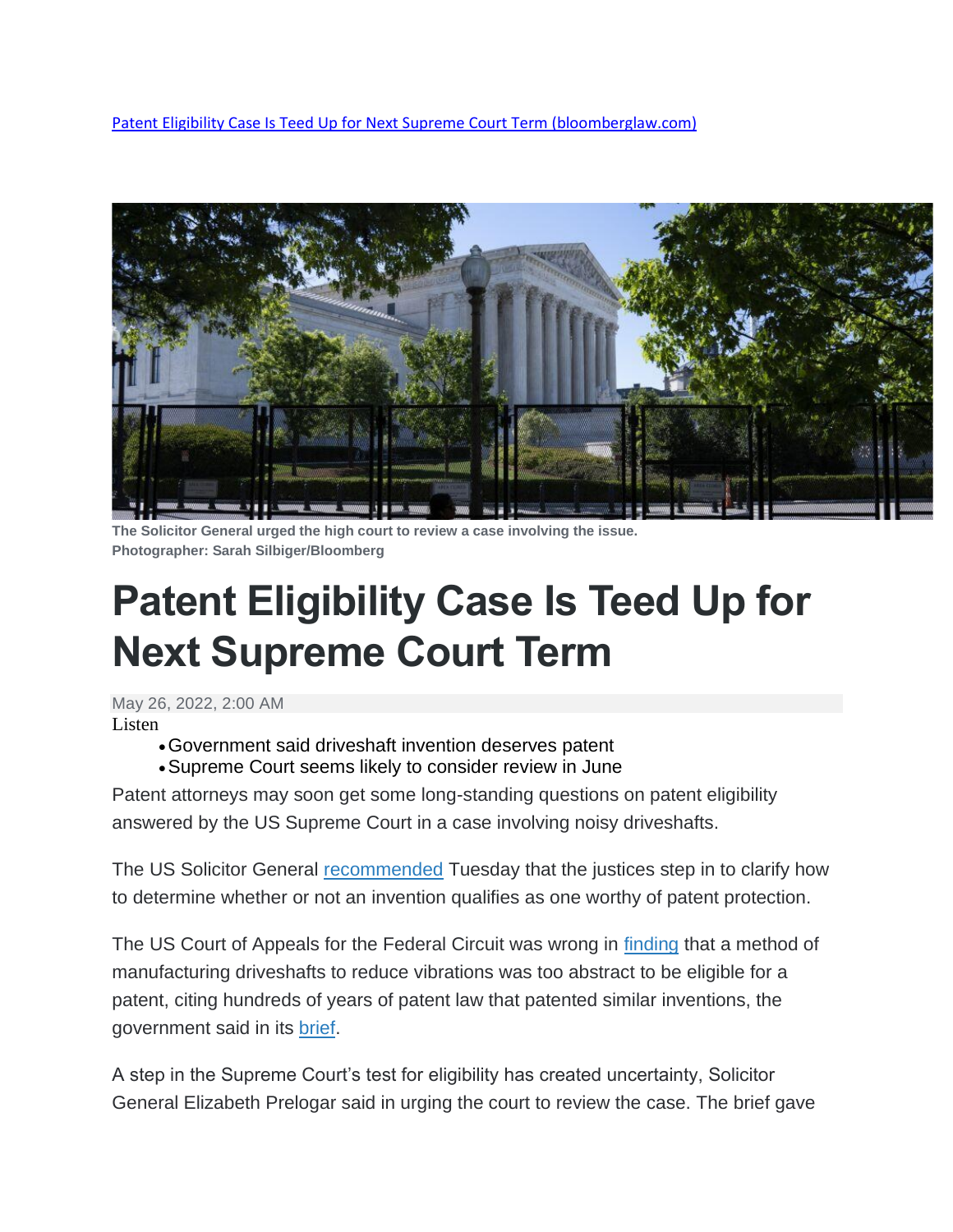attorneys the first signal in nearly a year that the high court may take the case for the fall.

"If the SG says grant, the court basically always grants," Goodwin Procter LLP partner William Jay, a former assistant to the solicitor general, said. "So I think we can expect to see a grant in this case in the last week of June."

How to [draw](https://news.bloomberglaw.com/ip-law/whats-eligible-for-a-patent-the-section-101-muddle-explained) the line between an unpatentable idea and a patentable application of the idea has been up in the air since the Supreme Court's 2014 decision in *[Alice Corp v.](https://www.bloomberglaw.com/document/XIFFE8DG000N?)  [CLS Bank International](https://www.bloomberglaw.com/document/XIFFE8DG000N?)*. Since then, lower courts and patent examiners have been at a loss about how to consistently apply the court's two-part test for when an invention doesn't qualify for patent protection under Section 101 of the Patent Act.

"The SG definitely thinks that the Federal Circuit needs guidance from the Supreme Court, and it thought this was a case that would be suitable to do that," Jay said. "It's significant because it will be the first Supreme Court foray into eligibility since *Alice*."

## **Eyes on June**

The brief comes nearly a year after justices called for the government's views, an unusual [delay](https://news.bloomberglaw.com/ip-law/governments-delay-pushes-patent-eligibility-out-of-scotus-term) attorneys attributed to the lack of a Senate-confirmed US Patent and Trademark Office director. Kathi Vidal was [confirmed](https://news.bloomberglaw.com/ip-law/senate-approves-biden-pick-vidal-for-patent-and-trademark-office) as the director last month.

Tuesday was the last day to file for the court to consider before the end of this term, Jay said. Parties now have 14 days to respond to the solicitor general with supplemental briefs. The case will likely be considered at the term's final June 23 conference, Jay said.

## **Industrial Invention**

While software inventions and diagnostic medical tests have been the most vulnerable to eligibility challenges, American Axle's invention is more in line with classic mechanical inventions.

The solicitor general noted that the invention is similar to others the patent office and Supreme Court have found eligible for nearly 150 years.